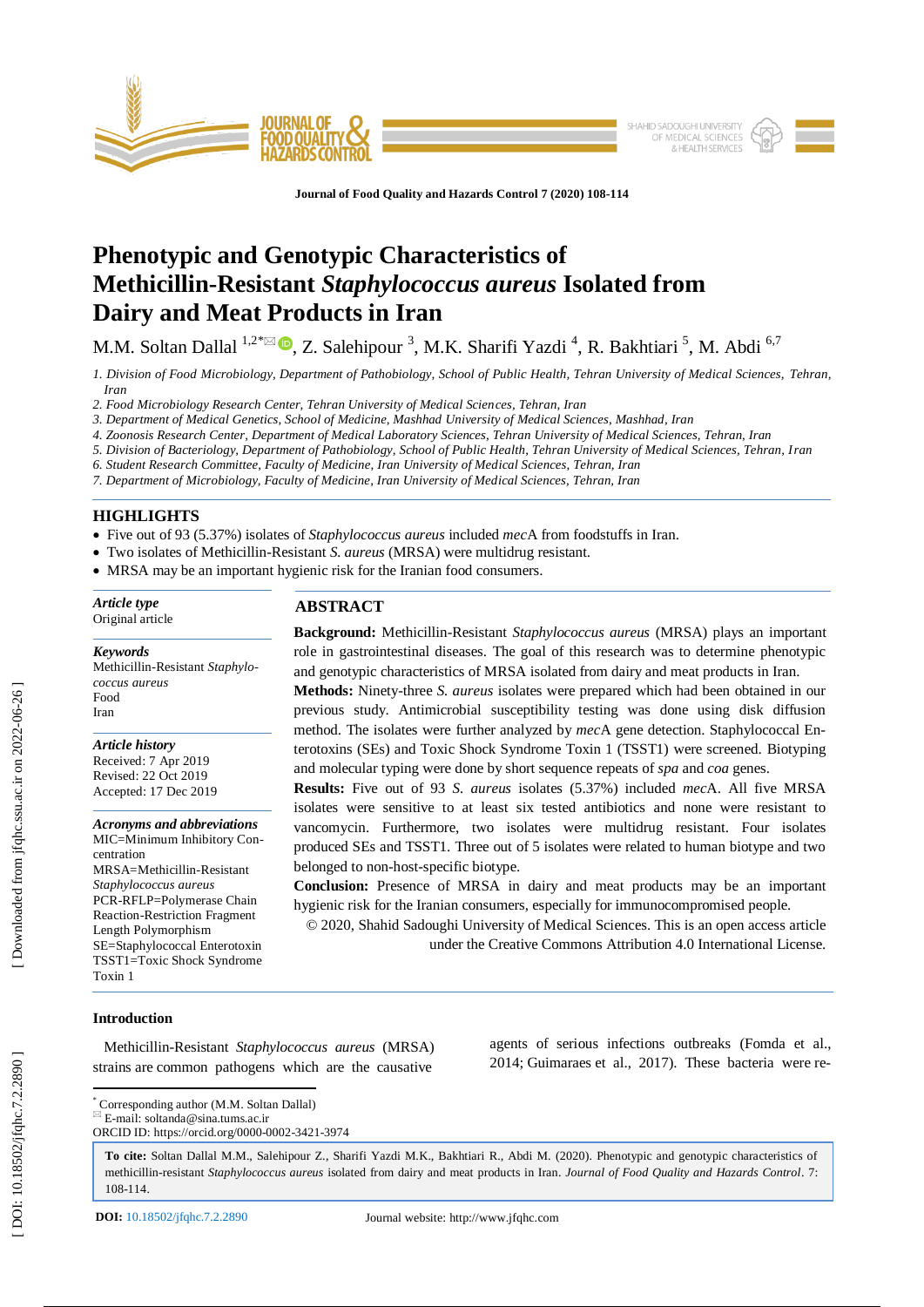ported for the first time in UK in 1961, two years after the introduction of methicillin. MRSA are wide spread throughout the world, being transferred to humans via various routes, especially foods [\(Sergelidis and](https://www.ncbi.nlm.nih.gov/pubmed/?term=Sergelidis%20D%5BAuthor%5D&cauthor=true&cauthor_uid=28304109) Angelidis, 2017). MRSA can be transferred to human by foods originating animals which have been resistant to β lactams through overusing (Kwok et al., 2018). Such a food contamination can also originate from food handlers during the food production process (Hamid et al., 2017; Shojaei et al., 2006). Therefore, identification of MRSA carriers for the control and prevention of outbreaks is very important (Huh and Chung, 2016).

 Colonization of MRSA is a potential risk to public health (Osman et al., 2016). However, the prevalence of MRSA varies from one country to another one and is increasing in some countries [\(Chen a](https://www.ncbi.nlm.nih.gov/pubmed/?term=Chen%20CJ%5BAuthor%5D&cauthor=true&cauthor_uid=24888414)nd [Huang,](https://www.ncbi.nlm.nih.gov/pubmed/?term=Huang%20YC%5BAuthor%5D&cauthor=true&cauthor_uid=24888414) 2014 [;](https://www.ncbi.nlm.nih.gov/pubmed/?term=Huang%20YC%5BAuthor%5D&cauthor=true&cauthor_uid=24888414) Penteado et al., 2019). The mechanisms of methicillin resistance in MRSA are different (Hwang et al., 2007). One of the most common mechanisms is producing an altered and low -affinity Penicillin Binding Proteins (PBPs). In fact, a *mec* A gene which is transferred by mobile genetic elements encodes PBP2a (Harkins et al., 2017). There are several conventional methods for characterization of MRSA, among them molecular technique using *mec*A gene detection is used as a specific and rapid method (Fomda et al., 2014; Soltan Dallal et al., 2010a).

 In Iran, there are a few publications on the epidemiological aspects of MRSA in foods. In the current study, conventional and molecular methods were used to detect MRSA in food samples. The present report showed the occurrence of MRSA isolated from dairy and meat foods by phenotypic and genotypic methods. Furthermore, characterization of these isolates was carried out using production of type A –D Staphylococcal Enterotoxin (SEs) and Toxic Shock Syndrome Toxin 1 (TSST1). Biotyping and molecular typing were done by detection of short sequence repeats of *spa* and *coa* genes.

### **Materials and methods**

#### *Isolates*

 Totally, 93 *S. aureus* isolates were obtained from our previous study (Soltan Dallal et al., 2010b). The isolates had been previously obtained from 913 food samples consisting of 455 dairy products and 458 meat products in Iran. *S. aureus* isolates had been stored in laboratory of Tehran University of Medical Sciences at -20 °C in skim milk with 10% glycerol (Merck, Germany) until use.

#### *MRSA identification*

 All *S. aureus* isolates were cultured on Brain Heart Infusion (BHI) broth (Merck, Germany) and incubated overnight at 37 °C, then centrifuged , and treated with 2 µl of 10 mg/ml lysostaphin (Sigma -Aldrich, USA) for 1 h at 37 °C (Normanno et al., 2007). DNA extraction was carried out using QIA amp DNA Mini Kit (Qiagen, Germany). Purified DNA was quantified using spectrophotometry and then stored at -20 °C. The presence of *mec*A gene encoding PBP2a was confirmed using Polymerase Chain Reaction (PCR) originally described by Moon et al. (2007). Amplification of this gene was carried out using forward (5′ -AAAATCGATGGTAAAGGTTGGC - 3′) and reverse (5′ - AGTTCTGCAGTACCGGATTTGC - 3′) primers, producing a 533 bp fragment. The reaction mixture consisted of 1  $\mu$ l of each primer (10 pmol/ $\mu$ l), 0.2 mMd NTP, 1X PCR buffer, 1.5 mM MgCl <sup>2</sup>, 1 U Taq DNA polymerase, and 400 ng DNA template. The  $ddH<sub>2</sub>O$  was added to the mixture reaction up to 50 µl. The thermal reaction was the initial denaturation for 5 min at 94 °C, followed by 35 cycles of denaturation at 94 °C for 30 s, annealing at 55 °C for 30 s, and extension at 72 °C for 1 min. A final extension was done at 72 °C for 10 min. The reference strain of MRSA400 was used as positive control. PCR products were then assessed using 1% agarose gel electrophoresis under UV.

# *Antimicrobial susceptibility tests*

 Antimicrobial susceptibility test for the *mec*A positive isolates was done against ceftriaxone, ciprofloxacin, clindamycin, erythromycin, tobramycin, cefoxitin, rifampicin, tetracycline, trimethoprim/sulfamethoxazole, and ampicillin (Mast, UK) using disk diffusion method. A 0.5 McFarland turbidity standard and Mueller -Hinton agar (Merck, Germany) plates was used based on the guidelines by Clinical and Laboratory Standards Institute (CLSI, 2018). *Staphylococcus aureus* ATCC 25923 strain was used as control. Minimum Inhibitory Concentration (MIC) determination of oxacillin and vancomycin was carried out according to the CLSI guidelines using agar dilution method and spot inoculums of approximately  $10^4$  colony forming unit/ml  $(1 \mu l)$  on Muller-Hinton agar (Merck, Germany) plates with 2.5% NaCl (only for oxacillin). The isolates were classified as susceptible and resistant to oxacillin with MIC of  $\leq 2$  and  $\geq 4$  ug/ml, respectively; and susceptible, intermediate, and resistant to vancomycin with MIC of  $\leq$ 2, 4-8, and  $\geq$ 16  $\mu$ g/ml, respectively (CLSI, 2018).

#### *Detection of SEs and TSST1*

 The *mec*A positive isolates were tested for *ent* and *tst* genes by PCR. PCR amplification of *ent* gene was carried out based on a protocol by Fisher et al. (2018). Strains used as positive control for SEA -SED were included *S. aureus* ATCC 25923 (SEA), *S. aureus* ATCC

[Downloaded from jfqhc.ssu.ac.ir on 2022-06-26]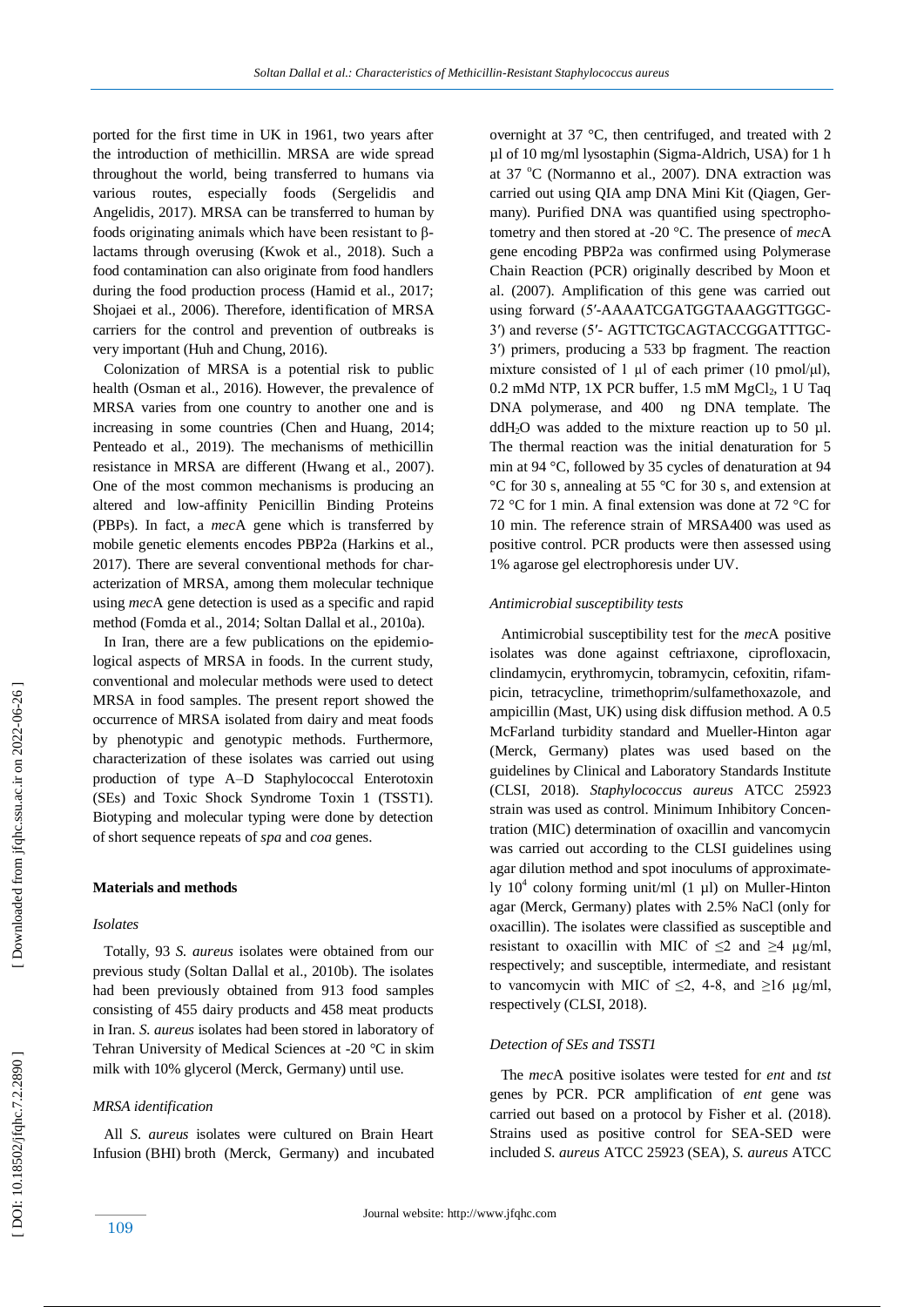6538 (SEC), and two further SEB and SED producing strains isolated from clinical samples.

 Moreover, *mec*A positive isolates were tested for TSST1 production using Reverse Passive Latex Agglutination (TST -RPLA) (Oxoid, USA) according to the manufacturer's instructions. The *tst* gene was also detected according to Fueyo et al. (2005). *Staphylococcus aureus* RN 8465 was used as positive control for *tst* gene and *S. epidermidis* ATCC 12228 was used as negative control for SEs and TSST1.

# *Biotyping*

 Kadariya et al. (2014) proposed the simplified biotyping system for *S. aureus*. The *mec*A positive isolates were biotyped according to this system using four tests, including production of staphylokinase, production of beta hemolysis, coagulation of bovine plasma during 6 h, and growth morphology on Crystal Violet agar (Merck, Germany).

#### *The spa gene typing of MRSA isolates*

 The polymorphic X region of the staphylococcal protein A (*spa*) gene was amplified using oligonucleotide primers spa1 (5'-ATCTGGTGGCGTAACACCTG-3') and *spa*2 -CGCTGCACCTAACGCTAATG -3′) (Soltan Dallal et al., 2016). *S. aureus* COL strain and *S. epidermidis* ATCC 12228 were used as positive and negative controls, respectively. The PCR products were analyzed using agarose gel electrophoresis. Then, amplicons were digested by the restriction enzymes of *Hind*III (Roche, Switzerland) for 16 h at 37 °C and *Hae*II (Roche, Switzerland) for 4 h at 37 °C, separately. Digested reactions were assessed by 2% agarose gel electrophoresis. Typeability of the *spa* typing system was estimated according to a study by Hallin et al. (2007).

#### *The coa gene typing of MRSA isolates*

Typing of MRSA isolates with the target of *coa* gene

was then carried out using COAG2  $(5^{\degree}$ CGAGACCAAGATTCAACAAG-3^) and COAG3 (5<sup>2</sup> AAAGAAAACCACTCACATCA -3´) primers utilized by Polymerase Chain Reaction -Restriction Fragment Length Polymorphism (PCR -RFLP) based on the protocol by Soltan Dallal et al. (2016).

# **Results**

 Out of 93 *S. aureus* isolates, 5 isolates (5.37%) contained *mec*A gene. The *mec*A positive isolates were derived from uncooked kebabs, raw meats, and creams; two strains were obtained from traditional ice creams. The MIC values of MRSAs present in Table 1. All the isolates were sensitive to at least six antibiotics. MRSA isolates 1, 3, and 4 were resistant to oxacillin and cefoxitin by agar dilution and disk diffusion, respectively. Moreover, MRSA isolates 3 and 4 had multiple resistant. No isolate showed resistance to vancomycin (Table 2).

 As show in Table 3, three isolates produced SEC, one isolate produced SEA and SEC, and no isolate produced SEB or SED; but all these four SE producing isolates made TSST1. Three isolates belonged to the human biotype and two isolates belonged to the Non-Host-Specific (NHS) biotype. Amplification of *spa* gene showed a single amplicon with three different types (A –C) with approximately 1200, 1450, and 1550 bp on the gel (not shown). Three and four distinct RFLP patterns were achieved using *Hae*II and *Hind*III restriction enzyme digestion, respectively. Consequently, four different genotypes from *Hind*III and four different genotypes from *Hae*II enzyme digestions were identified. The *spa* type B with 1450 bp was prevalent as 6%. *Nde*I restriction enzyme digestion of the *coa* amplicons generated three different RFLP patterns and five different genotypes. Furthermore, the RFLP pattern  $NC_1$  was found in three isolates. Typeability of *spa* and *coa* typing by PCR -RFLP was calculated 100%.

| Table 1: Minimum Inhibitory Concentration of Methicillin-Resistant Staphylococcus aureus (MRSA) isolated from dairy and meat products in Iran |  |  |  |
|-----------------------------------------------------------------------------------------------------------------------------------------------|--|--|--|
|                                                                                                                                               |  |  |  |

| <b>Isolates</b>   | Origin                | mecA | Minimum inhibitory concentration $(\mu g/ml)$ |            |  |
|-------------------|-----------------------|------|-----------------------------------------------|------------|--|
|                   |                       |      | Oxacillin                                     | Vancomvcin |  |
| MRSA1             | Traditional ice cream |      | 16                                            |            |  |
| MRSA <sub>2</sub> | Uncooked kebab        |      |                                               | <2         |  |
| MRSA3             | Cream                 |      | 32                                            | <2         |  |
| MRSA4             | Traditional ice cream |      | 32                                            | <2         |  |
| MRSA5             | Raw meat              |      |                                               |            |  |
|                   |                       |      |                                               |            |  |

[Downloaded from jfqhc.ssu.ac.ir on 2022-06-26]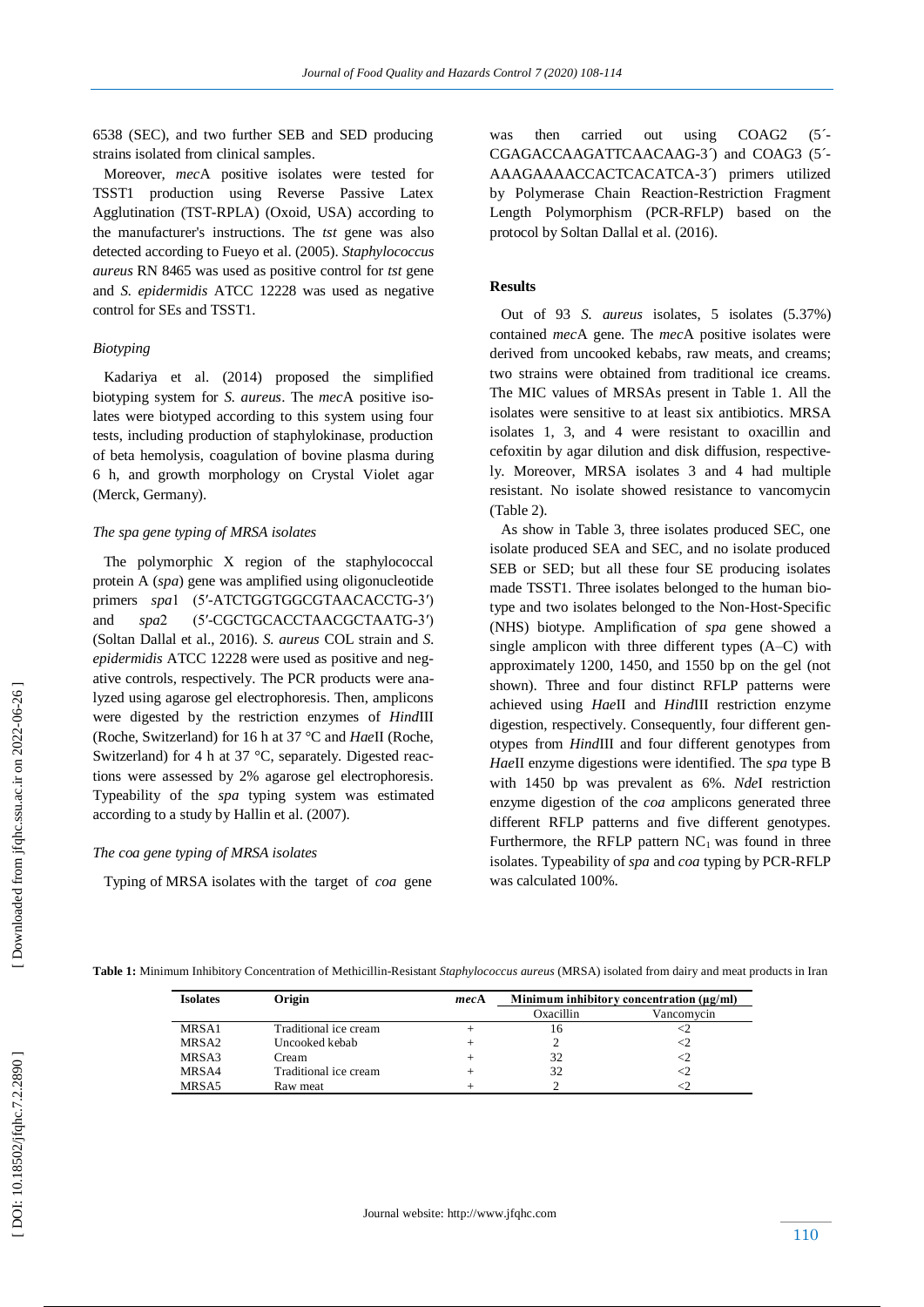| Table 2: Patterns of antimicrobial resistance in Methicillin-Resistant Staphylococcus aureus (MRSA) isolated from dairy and meat products in Iran |  |
|---------------------------------------------------------------------------------------------------------------------------------------------------|--|
|---------------------------------------------------------------------------------------------------------------------------------------------------|--|

| <b>Isolates</b>   | <b>Antibiotics</b> |    |    |    |    |            |     |    |     |    |
|-------------------|--------------------|----|----|----|----|------------|-----|----|-----|----|
|                   | m                  | E  | TN | RP | CD | <b>FOX</b> | CIP | TS | CRO | AP |
| MRSA1             | ມ                  | ມ  | د  | د، | د، | R          | v.  | د، | د   |    |
| MRSA <sub>2</sub> | ມ                  | ື  | د، | د، | ω  | C.         |     | د، | د   | ື  |
| MRSA3             | л                  | ມ  | C  | C. | M  | R          | P   | د، | R   |    |
| MRSA4             | ĸ                  | ٠J | C  | C  | C  | R          | C.  | د، | л   |    |
| MRSA5             |                    |    | ъJ | M. |    |            |     |    | ັ   |    |

S: susceptible; I: intermediate; R: resistant

T: tetracycline; E: erythromycin; TN: tobramycin; RP: rifampicin; CD: clindamycin; FOX: cefoxitin; CIP: ciprofloxacin; TS: trimethoprim/sulfamethoxazole; CRO: ceftriaxone; AP: ampicillin

**Table 3:** Molecular characterization of Methicillin -Resistant *Staphylococcus aureus* (MRSA) strains isolated from dairy and meat products in Iran

| <b>Characteristics</b>  | <b>Isolates</b>       |                       |                       |                       |                    |  |  |
|-------------------------|-----------------------|-----------------------|-----------------------|-----------------------|--------------------|--|--|
|                         | MRSA1                 | MRSA <sub>2</sub>     | MRSA3                 | MRSA4                 | MRSA5              |  |  |
| Origin                  | Traditional ice cream | Uncooked kebab        | Cream                 | Traditional ice cream | Raw meat           |  |  |
| SE.                     | <b>SEC</b>            | <b>SEC</b>            | <b>SEC</b>            |                       | SEC+SEA            |  |  |
| TSST1 (PCR, RPLA)       | $^{+}$                |                       | $^{+}$                |                       | $^{+}$             |  |  |
| Biotype                 | Human                 | NHS4 $(K+\beta+CV:A)$ | NHS4 $(K+\beta+CV:A)$ | Human                 | Human              |  |  |
| coa gene                |                       |                       |                       |                       |                    |  |  |
| <i>coa</i> type (bp)    | 850(B)                | 900(C)                | 950(D)                | 800(A)                | $1000$ (E)         |  |  |
| NdeI RFLP pattern       | NC3                   | NC1                   | NC <sub>2</sub>       | NC1                   | NC1                |  |  |
| NdeI genotype           | B <sub>3</sub>        | C <sub>1</sub>        | D <sub>2</sub>        | A <sub>1</sub>        | E1                 |  |  |
| spa gene                |                       |                       |                       |                       |                    |  |  |
| spa type (bp)           | 1250(A)               | 1450(B)               | 1450(B)               | 1550(C)               | 1450(B)            |  |  |
| HaeII RFLP pattern      | HaeS <sub>3</sub>     | HaeS <sub>2</sub>     | HaeS <sub>1</sub>     | HaeS <sub>1</sub>     | HaeS <sub>1</sub>  |  |  |
| HindIII RFLP pattern    | HindS1                | Hind <sub>S2</sub>    | HindS1                | Hind <sub>S4</sub>    | Hind <sub>S3</sub> |  |  |
| HaeII genotype          | A <sub>3</sub>        | B <sub>2</sub>        | B1                    | C1                    | B1                 |  |  |
| <i>HindIII</i> genotype | A1                    | B <sub>2</sub>        | B1                    | C <sub>4</sub>        | B <sub>3</sub>     |  |  |

*HindIII* genotype *A1* B2 B1 C4 B3<br>NC1: 80-170-330 bp; NC2: 80-250-330 bp; NC3: 80-330 bp; *HaeS1*: 300-500-800 bp; *HaeS2*: 300-500-900 bp; *HaeS3*: 300-800 bp; *HindS1*: 150-550-750 bp; *HindS2*: 150-550-750 bp; *HindS2* 

#### **Discussion**

 We found that of 5 from 93 *S. aureus* isolates among dairy and meat products from Iran contained *mec*A gene, indicating resistance to methicillin. The prevalence of MRSA isolates obtained from nosocomial infections in Iran is 47.6% in 2007 (Najar Peerayeh et al., 2009). However, in high risk people, MRSA isolates can reach the circulatory system and cause serious infections which may be fatal (Osman et al., 2016). Food can be considered as a main route for the entrance of pathogenic MRSA isolates within the population, especially in immunocompromised people (Rahimi, 2013). Using of antibiotics in animals resulted in transfer of resistance genes between non -pathogenic, opportunistic, as well as pathogenic bacteria , and consequently increasing the antimicrobial resistance (Asiimwe et al., 2017; Osman et al., 2016; Soltan Dallal et al., 2016). Several reasons exist for the transfer of these resistant strains to humans, including: 1) contaminated animal foods, 2) antibiotic residues in foods, and 3) food handlers as MRSA carriers (Vojkovská et al., 2017).

Similar molecular subtyping patterns may be existed between clinical isolates of *S. aureus* from hospitals and nonclinical isolates of *S. aureus* from food samples , suggesting the possibly transfer of MRSA between people in clinical and hospital environments (Soltan Dallal et al., 2016). Based on our knowledge, a few studies have detected MRSA strains in various foodstuffs (Hwang et al., 2007; [Jackson](http://jcm.asm.org/search?author1=Charlene+R.+Jackson&sortspec=date&submit=Submit) et al., 2013; Osman et al., 2016; Ou et al., 2017). In the present investigation, 5 MRSA strains were identified with the target gene of *mec*A while disk diffusion of cefoxitin and MIC tests of oxacillin characterized three MRSA strains. On the other hand, the discrepancies observed between the phenotypic and genotypic results may be mainly attributed to the heterogeneous expression of resistance gene (Safarpoor Dehkordi et al., 2017). Si milar with our findings, Corrente et al. (2007) found that six out of 200 (3%) *S. aureus* strains in foods of animal origin in Italy included MRSA. [Jackson](https://www.ncbi.nlm.nih.gov/pubmed/?term=Jackson%20CR%5BAuthor%5D&cauthor=true&cauthor_uid=23363837) et al *.* (2013) reported only one MRSA strain in 100 (1%) beef products in Georgia, USA. Also, MRSA strains were

111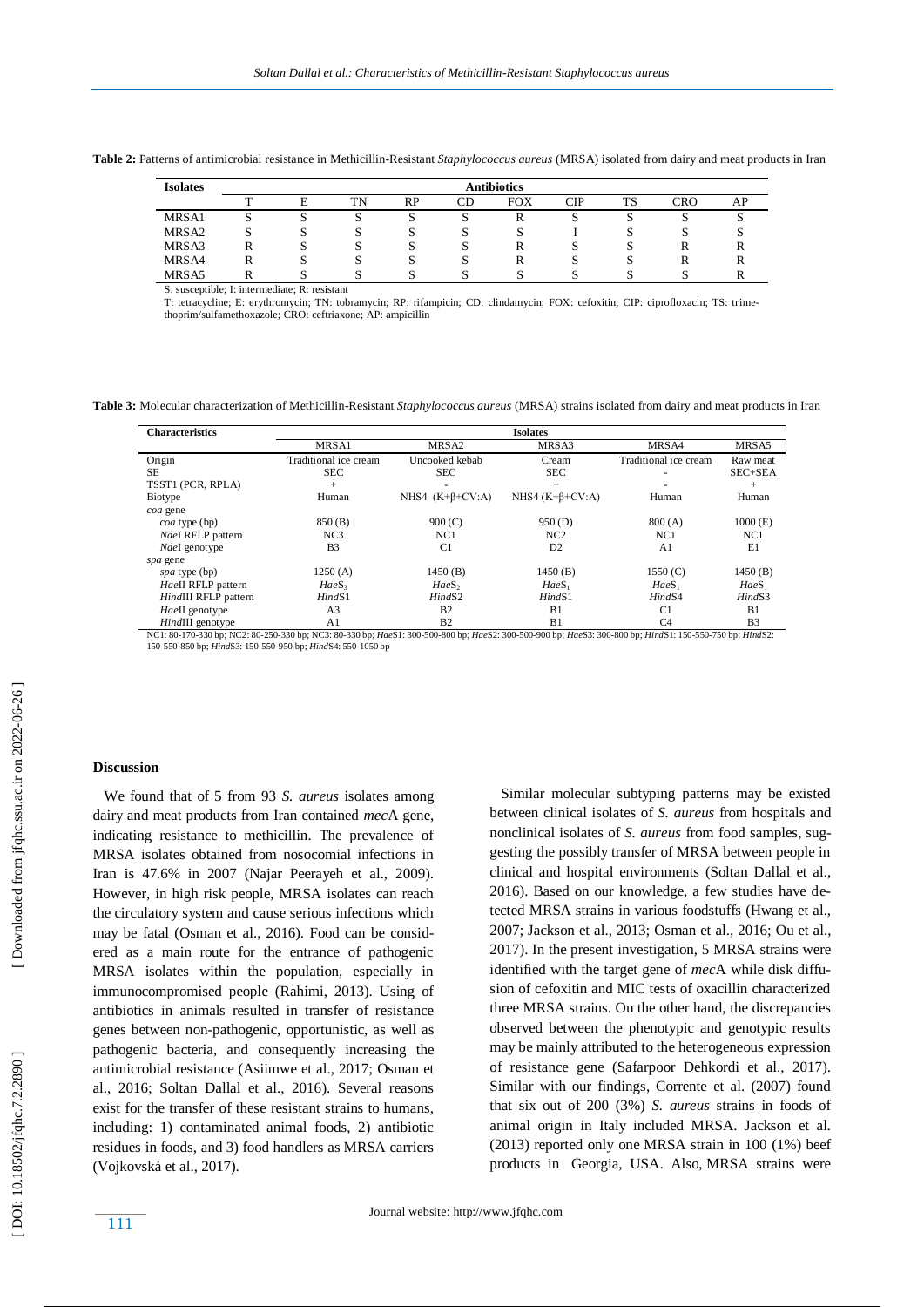found in 0.4 and 0.2% food samples from Italy (Normanno et al., 2007) and South Korea (Hwang et al., 2007), respectively. However, in a study in Jammu and Kashmir, India, 6 out of 160 milk samples (3.75%) were contaminated with MRSA [\(Hamid](https://www.ncbi.nlm.nih.gov/pubmed/?term=Hamid%20S%5BAuthor%5D&cauthor=true&cauthor_uid=28435202) et al., 2017) which may be due to the improper hygiene, poor farm management practices, and overuse of antibiotics [\(Hamid](https://www.ncbi.nlm.nih.gov/pubmed/?term=Hamid%20S%5BAuthor%5D&cauthor=true&cauthor_uid=28435202) et al., 2017).

 It is well known that MRSA strains are resistant to beta -lactams (Normanno et al., 2007), but two *mec*A positive strains were susceptible to ampicillin in the current study. In agreement with the other previous studies (Asiimwe et al., 2017; Manukumar and Umesha, 2017; Osman et al., 2016), all MRSA strains in this study were susceptible to vancomycin , suggesting that the resistance to vancomycin is really limited to bacteria originating from hospitals. Furthermore, 4 out of 5 MRSA strains were able to produce SEs in the current work. It is worthy to note that all other SEC producing strains (except one) were TSST1 positive simultaneously. Also, the correlation between the production of SEC and TSST1 has already been reported by others (Khemiri et al., 2018; Penteado et al., 2019).

 We found that most MRSA isolates belonged to the human biotype, suggesting that food handlers may be the primary source of food contamination which was also stated by [Jackson](http://jcm.asm.org/search?author1=Charlene+R.+Jackson&sortspec=date&submit=Submit) et al. (2013). However, according to Capita et al. (2002), strains belonging to both NHS and human biotypes are mostly toxigenic and potentially include high risks for the public health. Only a few studies have already characterized MRSA genotypically in foods. Although, pulse field gel electrophoresis is the gold standard for genotyping of *S. aureus* strains, it is relatively a time consuming and difficult to set up method. Molecular typing based on the short sequence repeats such as X region of the protein A and 3´ end of the *coa* genes has been considered as a simple and accurate method for MRSA (Asiimwe et al., 2017; Hallin et al., 2007). Similar to genotyping of *coa* gene, *spa* types were subdivided into several subtypes, meaning that several genotypes were identified for each enzyme (Safarpoor Dehkordi et al., 2017).

 Interestingly, no similar or common genotype (except one) existed for each restriction enzyme, demonstrating the genetic diversity of MRSA in the current survey. It should be indicated that RFLP pattern of  $HaeS<sub>1</sub>$  was the predominant type in this study. This finding was similar to that obtained previously from clinical MRSA strains in a study from Iran (Safarpoor Dehkordi et al., 2017), proposing that the source of these strains may be the same. In the current study, RFLP patterns of *coa* gene using *Nde*I digestion suggested that the isolated *S. aureus* transfer more than one variant of the *coa* gene. These results are similar to those reported by Mohammed et al. (2018)

in Tanzania and Asiimwe et al. (2017) in South -West Uganda who worked on mastitic milk. This may be due to the coevolution of the pathogens and their host, as well as differences in reservoirs.

# **Conclusion**

 This study showed that the presence of MRSA strains in dairy and meat products may be an important hygienic risk for the Iranian consumers, especially for immunocompromised people. Molecular typing of MRSA could be considered as a useful tool for the screening of suspected outbreaks and tracking of the contamination sources. Further studies on molecular characterization of MRSA in food chain are suggested.

# **Author contributions**

 M.M.S.D . designed the project; Z.S . wrote the manuscript, M.K.S.Y . analyzed and interpreted the data; R.B . conducted the experiments; M.A . revised and edited the manuscript. All authors read and approved the final manuscript.

#### **Conflicts of interest**

 The authors declare that they have no conflict of interest.

### **Acknowledgements**

 We are grateful to the research vice -chancellor of Tehran University of Medical Sciences, Tehran, Iran for providing financial support (grant No. 7768).

### **Reference s**

- Asiimwe B.B., Baldan R., Trovato A., Cirillo D.M. (2017). Prevalence and molecular characteristics of *Staphylococcus aureus*, including methicillin resistant strains, isolated from bulk can milk and raw milk products in pastoral communities of South -West Uganda. *BMC Infectious Diseases.* 17: 422. [DOI: 10.1186/s12879-017-2524-4]
- Capita R., Alonso -Calleja C., Garcia -Fernandez M.C., Moreno B. (2002). Characterization of *Staphylococcus aureus* isolated from poultry meat in Spain. *Poultry Science*. 81: 414 -421. [DOI: 10.1093/ps/81.3.414]
- Chen C.J., Huang Y.C. (2014). New epidemiology of *Staphylococcus aureus* infection in Asia. *Clinical Microbiology and Infection.* 20: 605 -623. [DOI:10.1111/1469 - 0691.12705]
- Clinical and Laboratory Standards Institute (CLSI). (2018). M100 performance standards for antimicrobial susceptibility testing. Clinical and Laboratory Standards Institute.
- Corrente M., Normanno G., Martella V., Bellacicco A.L., Quaglia N.C., Dambrosio A., Buonavoglia D., D'Abramo M., Buonavoglia C. (2007). Comparison of methods for the detection of methicillin resistance in *Staphylococcus aureus*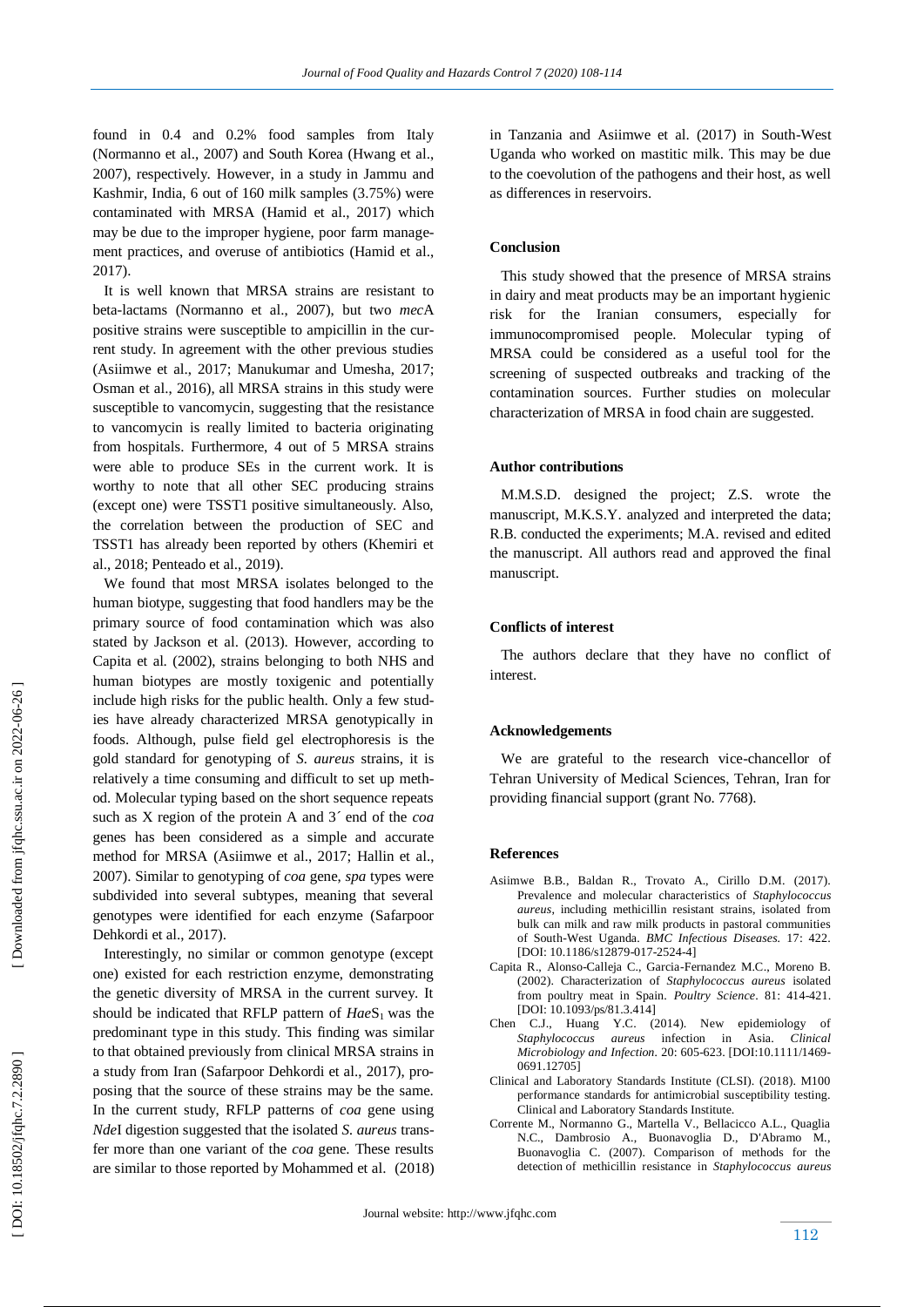- isolates from food products. *Letters in Applied Microbiology*. 45: 535 -539. [DOI: 10.1111/j.1472 -765X.2007.02226.x]
- Fisher E.L., Otto M., Cheung G.Y.C. (2018). Basis of virulence in enterotoxin staphylococcal food poisoning. *Frontiers in Microbiology*. 9: 436. [DOI: 10.3389/fmicb. 2018.00436]
- Fomda B.A., Thokar M.A., Bashir G., Khan A., Kour A., Zahoor D., Ray P. (2014). Prevalence and genotypic relatedness of methicillin resistant *Staphylococcus aureus* in a tertiary care hospital. *Journal of Postgraduate Medicine*. 60: 386 -389. [DOI: 10.4103/0022 -3859.143964]
- Fueyo J.M., Mendoza M.C., Rodicio M.R., Muñiz J., Alvarez M.A., Martín M.C. (2005). Cytotoxin and pyrogenic toxin superantigen gene profiles of *Staphylococcus aureus* associated with subclinical mastitis in dairy cows and relationships with macrorestriction genomic profiles. *Journal of Clinical Microbiology*. 43: 1278 -1284. [DOI: 10.1128/JCM. 43.3.1278 -1284.2005]
- Guimaraes F.F., Manzi M.P., Joaquim S.F., Richini -Pereira V.B., Langoni H. (2017). Outbreak of methicillin-resistant *Staphylococcus aureus* (MRSA) -associated mastitis in a closed dairy herd. *Journal of Dairy Science*. 100: 726 -730. [DOI: 10.3168/jds.2016 -11700]
- Hallin M., Deplano A., Denis O., De Mendonça R., De Ryck R., Struelens M.J. (2007). Validation of pulsed -field gel electrophoresis and spa typing for long -term, nationwide epidemiological surveillance studies of *Staphylococcus aureus* infections. *Journal of Clinical Microbiology*. 45: 127 -133. [DOI:10.1128/JCM.01866-06]
- Hamid S., Bhat M.A., Mir I.A., Taku A., Badroo G.A., Nazki S., Malik A. (2017). Phenotypic and genotypic characterization of methicillin -resistant *Staphylococcus aureus* from bovine mastitis. *Veterinary World*. 10: 363 -367. [DOI: 10.14202/ vetworld.2017.363 -367]
- Harkins C.P., Pichon B., Doumith M., Parkhill J., Westh H., Tomasz A., de Lencastre H., Bentley S.D., Kearns A.M., Holden M.T.G. (2017). Methicillin -resistant *Staphylococcus aureus* emerged long before the introduction of methicillin into clinical practice. *Genome Biology*. 18: 130. [DOI: 10.1186/s13059 -017 -1252 -9]
- Huh K., Chung D.R. (2016). Changing epidemiology of community -associated methicillin -resistant *Staphylococcus aureus* in the Asia -Pacific region. *Expert Review of Anti - Infective Therapy*. 14: 1007 -1022. [DOI: 10.1080/14787210. 2016.1236684]
- Hwang S.Y., Kim S.H., Jang E.J., Kwon N.H., Park Y.K., Koo H.C., Jung W.K., Kim J.M., Park Y.H. (2007). Novel multiplex PCR for the detection of the *Staphylococcus aureus* superantigen and its application to raw meat isolates in Korea. *International Journal of Food Microbiology*. 117: 99 -105. [DOI: 10.1016/j.ijfoodmicro.2007.02.013]
- Jackson C.R., Davis J.A., Barrett J.B. (2013). Prevalence and characterization of methicillin -resistant *Staphylococcus aureus* isolates from retail meat and humans in Georgia. *Journal of Clinical Microbiology*. 51: 1199 -1207. [DOI: 10.1128/ JCM.03166 -12]
- Kadariya J., Smith T.C., Thapaliya D. (2014). *Staphylococcus aureus* and staphylococcal food -borne disease: an ongoing challenge in public health. *BioMed Research International.* [DOI: 10.1155/2014/827965]
- Khemiri M., Abbassi M.S., Couto N., Mansouri R., Hammami S., Pomba C. (2018). Genetic characterisation of *Staphylococcus aureus* isolated from milk and nasal samples of healthy cows in Tunisia: first report of ST97 -t267 -agrI -SCCmecV MRSA of bovine origin in Tunisia. *Journal of Global Antimicrobial Resistance*. 14: 161 -165. [DOI: 10.1016/j.jgar.2018.03.013]
- Kwok K.O., Read J.M., Tang A., Chen H., Riley S., Kam K.M. (2018). A systematic review of transmission dynamic studies of methicillin -resistant *Staphylococcus aureus* in non -hospital residential facilities. *BMC Infectious Diseases*. 18: 188. [DOI: 10.1186/s12879 -018 -3060 -6]
- Manukumar H.M., Umesha S. (2017). MALDI -TOF -MS based identification and molecular characterization of food

associated methicillin -resistant *Staphylococcus aureus*. Scientific Reports. 7: 11414. [DOI: 10.1038/s41598-017-11597 -z]

- Mohammed J., Ziwa M.H., Hounmanou Y.M.G., Kisanga A., Tuntufye H.N. (2018). Molecular typing and antimicrobial susceptibility of methicillin -resistant *Staphylococcus aureus* isolated from bovine milk in Tanzania. *International Journal of Microbiology*. [DOI: 10.1155/2018/4287431]
- Moon J.S., Lee A.R., Kang H.M., Lee E.S., Kim M.N., Paik Y.H., Park Y.H., Joo Y.S., Koo H.C. (2007). Phenotypic and genetic antibiogram of methicillin -resistant staphylococci isolated from bovine mastitis in Korea. *Journal of Dairy*  Science. 90: 1176-1185. [DOI: 10.3168/jds.S0022-0302(07) 71604 -1]
- Najar Peerayeh S., Azimian A., Behzadian Nejad Q., Kashi M. (2009). Prevalence of *agr* specificity groups among *Staphylococcus aureus* isolates from university hospitals in Tehran. *Laboratory Medicine*. 40 : 27 -29. [DOI: 10.1309/ LMGB9GB82WKDANWF]
- Normanno G., La Salandra G., Dambrosio A., Quaglia N.C., Corrente M., Parisi A., Santagada G., Firinu A., Crisetti E., Celano G.V. (2007). Occurrence, characterization and antimicrobial resistance of enterotoxigenic *Staphylococcus aureus* isolated from meat and dairy products. *International Journal of Food Microbiology*. 115: 290 -296. [DOI: 10.1016/j.ijfoodmicro.2006.10.049]
- Osman K., Badr J., Al -Maary K.S., Moussa I.M.I., Hessain A.M., Girah Z.M.S.A., Abo -shama U.H., Orabi A., Saad A. (2016). Prevalence of the antibiotic resistance genes in coagulasepositive -and negative -*Staphylococcus* in chicken meat retailed to consumers. *Frontiers in Microbiology*. 7: 1846. [DOI: 10.3389/fmicb.2016.01846]
- Ou Q., Peng Y., Lin D., Bai C., Zhang T., Lin J., Ye X., Yao Z. (2017). A meta -analysis of the global prevalence rates of *Staphylococcus aureus* and methicillin -resistant *S. aureus* contamination of different raw meat products. *Journal of Food*  Protection. 80: 763-774. [DOI: 10.4315/0362-028X.JFP-16-355]
- Penteado F.D., Tubero T.Z., Hein N., Gilio A.E. (2019). Frequency of community -acquired methicillin -resistant *Staphylococcus aureus* in pediatric population in a general hospital in São Paulo, Brazil, Over 5 Years. *The Pediatric Infectious Disease Journal* . 38: 87 -89. [DOI: 10.1097/INF.0000000000002158]
- Rahimi E. (2013). Enterotoxigenicity of *Staphylococcus aureus* isolated from traditional and commercial dairy products marketed in Iran. *Brazilian Journal of Microbiology*. 44: 393 - 399. [DOI: 10.1590/S1517 -83822013000200008]
- Safarpoor Dehkordi F., Gandomi H., Akhondzadeh Basti A., Misaghi A., Rahimi E. (2017). Phenotypic and genotypic characterization of antibiotic resistance of methicillin -resistant *Staphylococcus aureus* isolated from hospital food. *Antimicrobial Resistance and Infection Control*. 6: 104. [DOI: 10.1186/s13756 -017 -0257 -1]
- Sergelidis D., Angelidis A.S. (2017). Methicillin-resistant *Staphylococcus aureus*: a controversial food -borne pathogen. *Letters in Applied Microbiology*. 64: 409 -418. [DOI: 10.1111/ lam.12735]
- Shojaei H., Shooshtaripoor J., Amiri M. (2006). Efficacy of simple hand -washing in reduction of microbial hand contamination of Iranian food handlers. *Food Research International*. 39: 525 - 529. [DOI: 10.1016/j.foodres.2005.10.007]
- Soltan Dallal M.M., Khoramizadeh M.R., Amiri S.A., Yaraghi A.A.S., Mazaheri Nezhad Fard R. (2016). Coagulase gene polymorphism of *Staphylococcus aureus* isolates: a study on dairy food products and other foods in Tehran, Iran. *Food Science and Human Wellness*. 5: 186-190. [DOI: 10.1016/ j.fshw.2016.09.004]
- Soltan Dallal M.M., Salehipour Z., Eshraghi S., Fallah Mehrabadi J., Bakhtiari R. (2010a). Occurrence and molecular characterization of *Staphylococcus aureus* strains isolated from meat and dairy products by PCR -RFLP. *Annals of*  Microbiology. 60: 189-196. [DOI: 10.1007/s13213-010-0025-4]

[Downloaded from jfqhc.ssu.ac.ir on 2022-06-26]